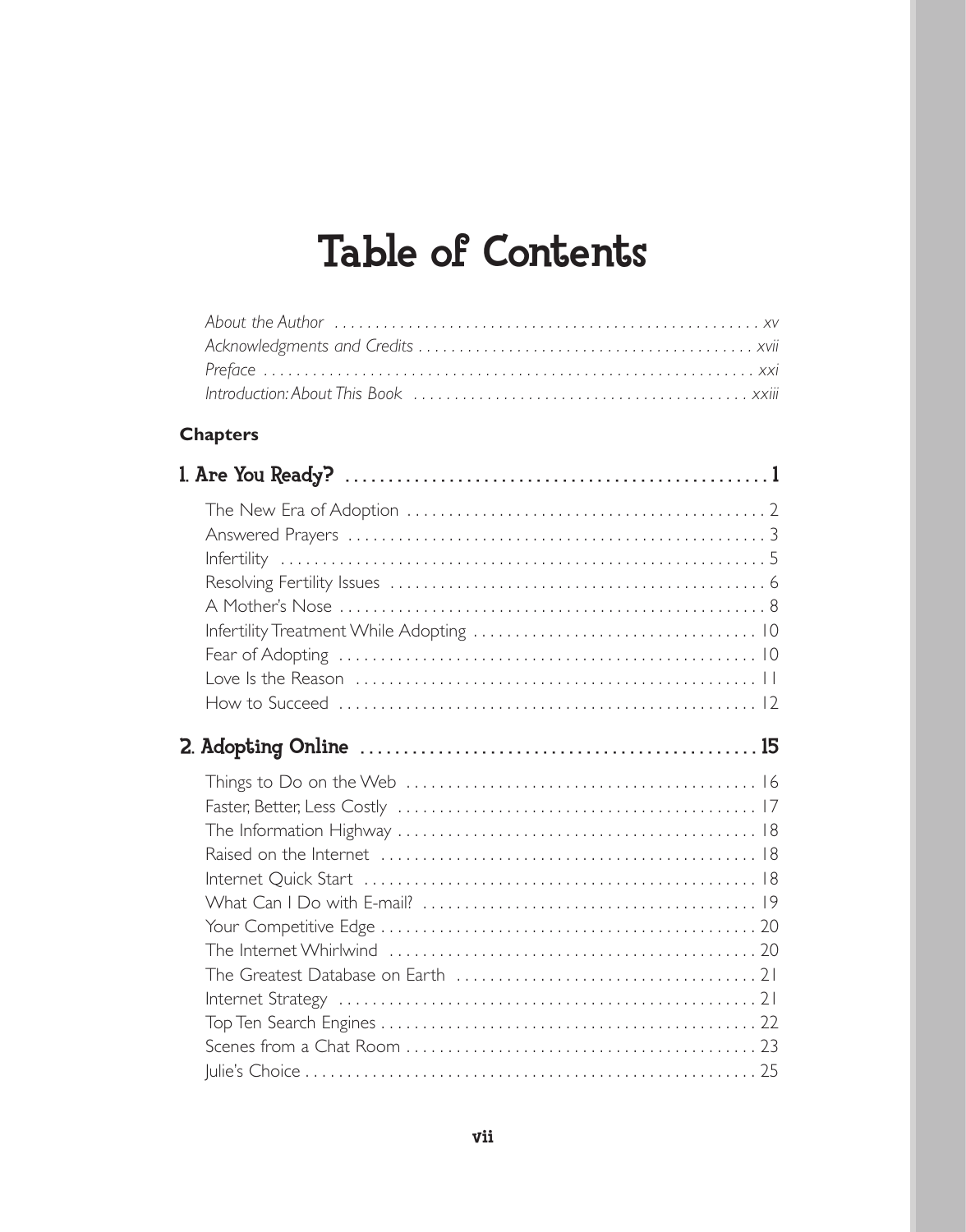| Why is open adoption good for adoptive parents?  35<br>What is the percentage of adoptions that go wrong?  36<br>Will my birth mother want her child back?  36                                                                                                                                                             |  |
|----------------------------------------------------------------------------------------------------------------------------------------------------------------------------------------------------------------------------------------------------------------------------------------------------------------------------|--|
| What do birth mothers look for in adoptive parents? 40                                                                                                                                                                                                                                                                     |  |
| How important is the faith of an adoptive parent?  42                                                                                                                                                                                                                                                                      |  |
| What does an agency, attorney and/or facilitator do?  43                                                                                                                                                                                                                                                                   |  |
| What about second marriages and adoption?  47<br>How long must we be married before adopting? 48<br>We already have children. Can we still adopt?  48<br>Do overweight people have trouble adopting?  49<br>Can someone with past criminal behavior adopt?  49<br>When should we tell our family that we are adopting?  50 |  |
|                                                                                                                                                                                                                                                                                                                            |  |
|                                                                                                                                                                                                                                                                                                                            |  |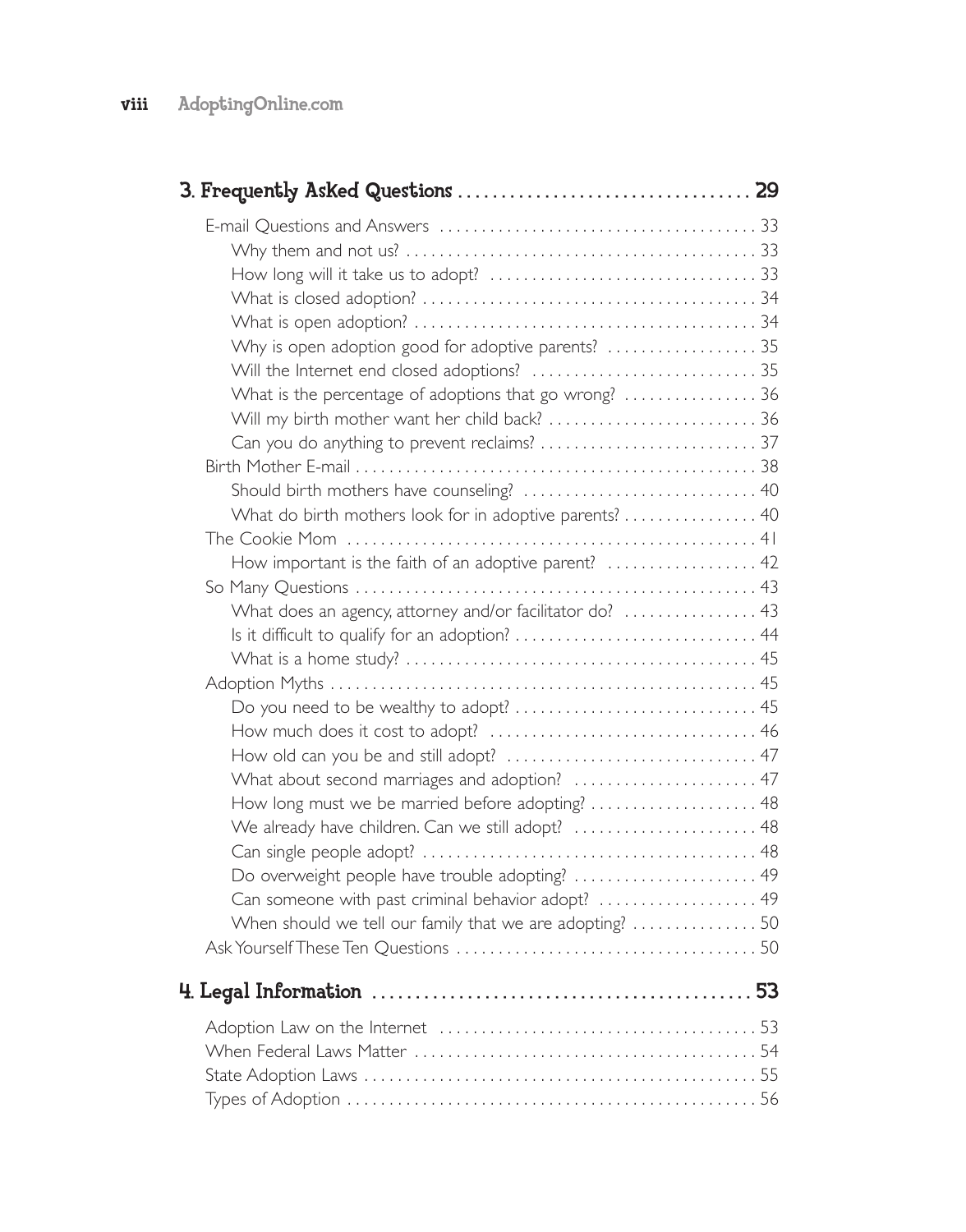| 6. Open, Semi-open or Closed Adoption  83   |  |
|---------------------------------------------|--|
|                                             |  |
|                                             |  |
| Scenes from a Chat Room: Open Adoption  86  |  |
|                                             |  |
|                                             |  |
|                                             |  |
| Open Adoption Supports Emotional Health  90 |  |
|                                             |  |
|                                             |  |
|                                             |  |
|                                             |  |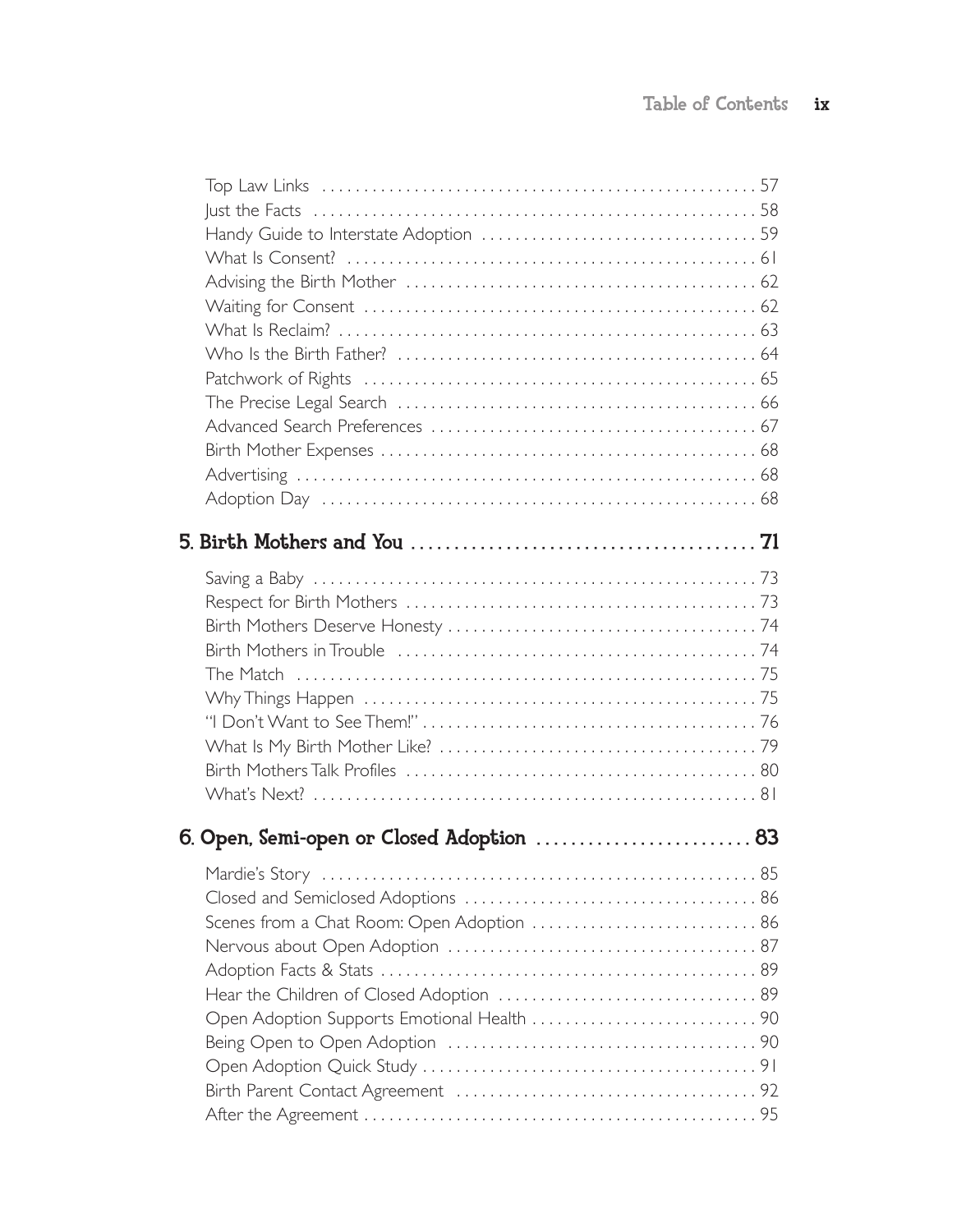## x AdoptingOnline.com

| Ten Tips on How to Speak with a Birth Mother  120<br>I) While you're waiting at the hospital  126 |  |
|---------------------------------------------------------------------------------------------------|--|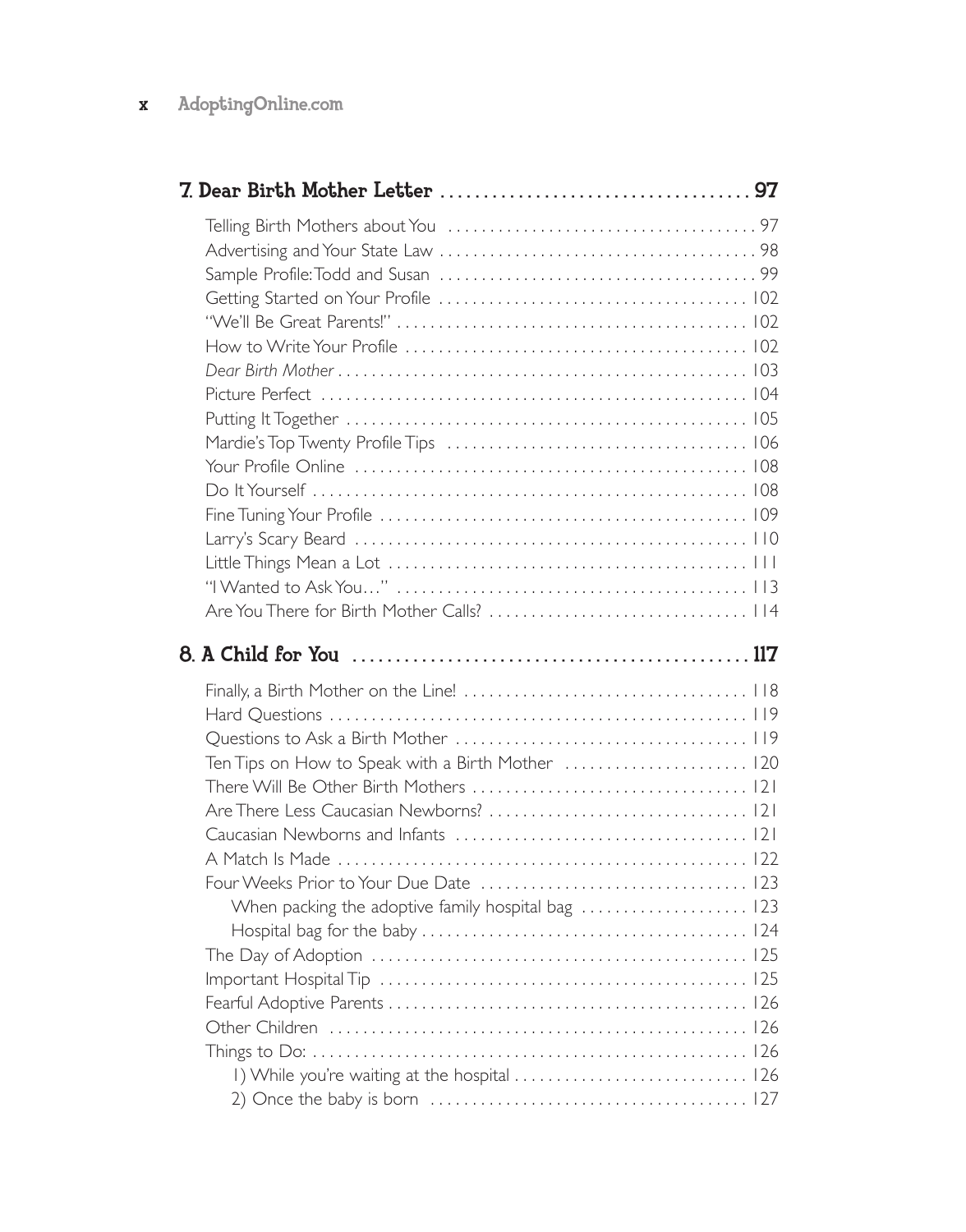| When Adopting a Child with Special Needs  140        |  |
|------------------------------------------------------|--|
|                                                      |  |
|                                                      |  |
|                                                      |  |
|                                                      |  |
|                                                      |  |
|                                                      |  |
|                                                      |  |
|                                                      |  |
|                                                      |  |
|                                                      |  |
|                                                      |  |
|                                                      |  |
|                                                      |  |
|                                                      |  |
|                                                      |  |
|                                                      |  |
|                                                      |  |
| Is a closed adoption easier in another country?  153 |  |
|                                                      |  |
|                                                      |  |
|                                                      |  |
|                                                      |  |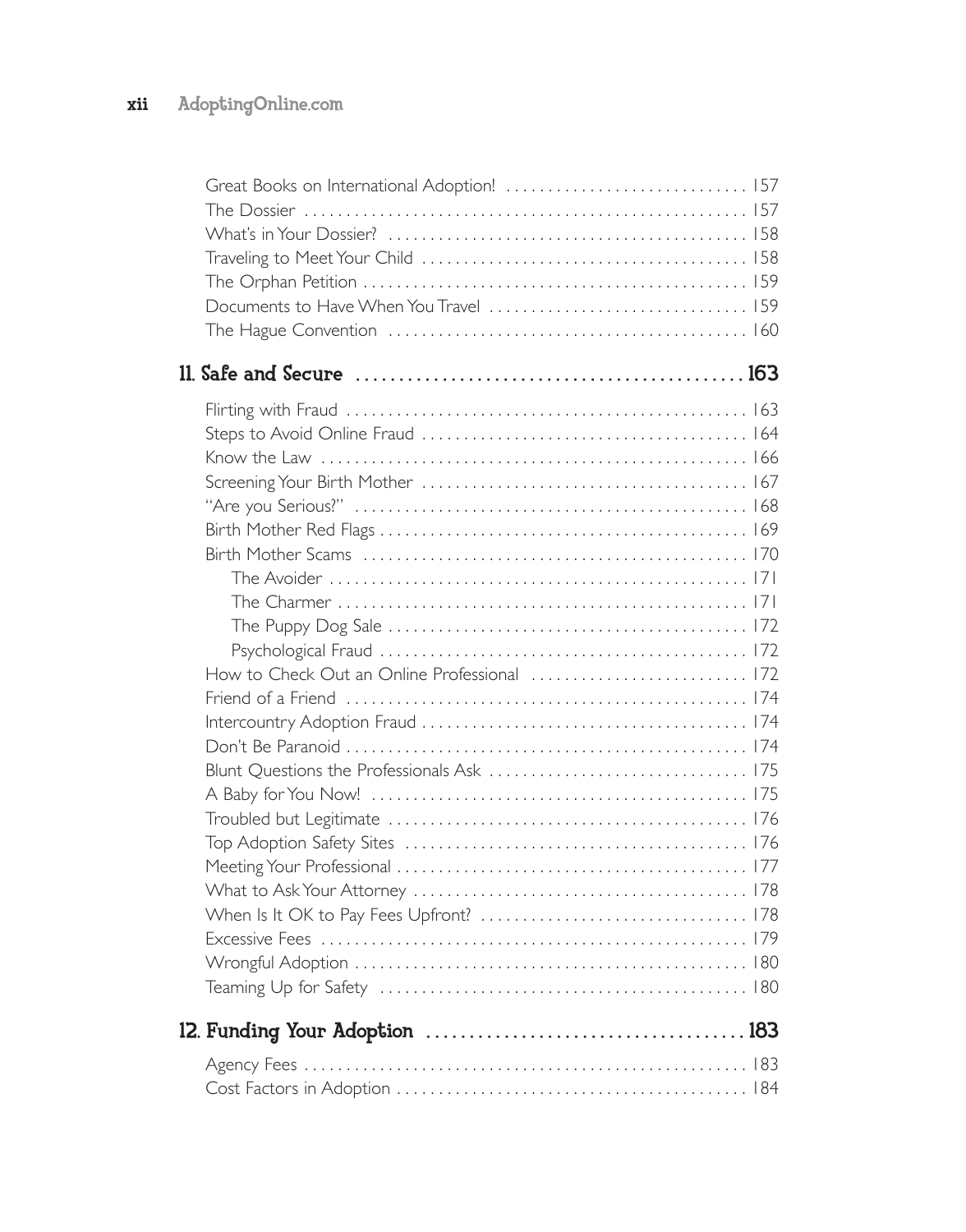|  |                                            | Mardie's 7 Tips on Birth Mother Expenses  188                 |  |
|--|--------------------------------------------|---------------------------------------------------------------|--|
|  |                                            |                                                               |  |
|  |                                            |                                                               |  |
|  |                                            | Are These Birth Mother Expenses Allowable?                    |  |
|  |                                            |                                                               |  |
|  |                                            |                                                               |  |
|  |                                            |                                                               |  |
|  |                                            |                                                               |  |
|  |                                            |                                                               |  |
|  |                                            |                                                               |  |
|  |                                            |                                                               |  |
|  |                                            |                                                               |  |
|  |                                            |                                                               |  |
|  |                                            |                                                               |  |
|  |                                            |                                                               |  |
|  |                                            |                                                               |  |
|  |                                            |                                                               |  |
|  |                                            |                                                               |  |
|  |                                            |                                                               |  |
|  |                                            |                                                               |  |
|  | 13. Government Assistance in Adoption  201 |                                                               |  |
|  |                                            |                                                               |  |
|  | I.                                         |                                                               |  |
|  | II.                                        | Who qualifies for the ATC and exclusion?  203                 |  |
|  | Ш.                                         | What are "qualifying adoption expenses"?  204                 |  |
|  | IV.                                        | When can you take the ATC and/or exclusion?  205              |  |
|  |                                            | Adoption of a child who is a U.S. citizen or resident  205    |  |
|  |                                            | Adoption of a child who is not a U.S. citizen or resident 206 |  |
|  | V.                                         |                                                               |  |
|  | VI.                                        | Special rules for adopting a child with special needs  208    |  |